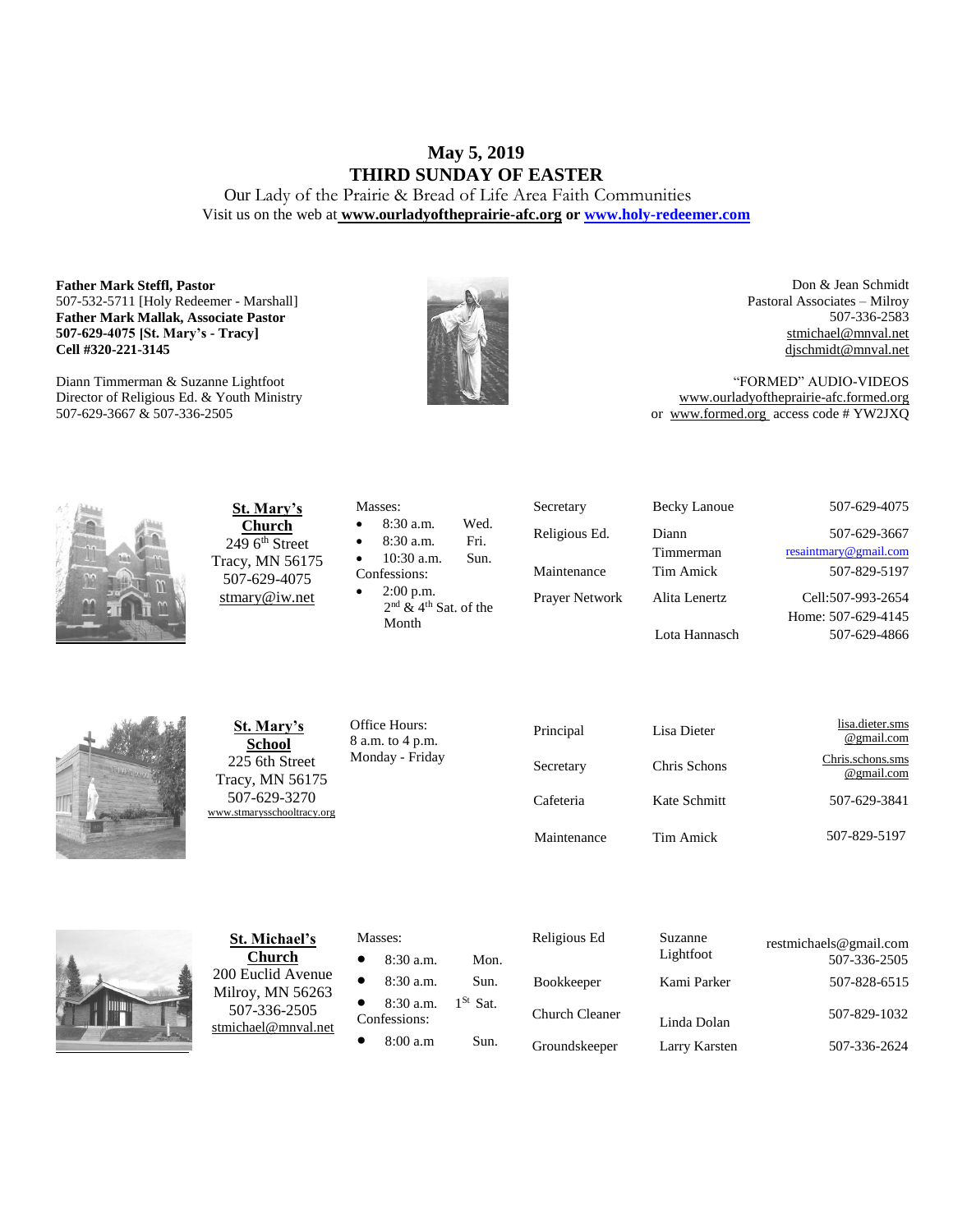#### **UP COMING AT OUR LADY OF THE PRAIRIE AREA FAITH COMMUNITY:**

| Sun. May 5   | 8:00 a.m.<br>$8:30$ a.m.       | <b>Confessions at St. Michael's in Milroy</b><br>Mass at St. Michael's in Milroy<br><b>First Communicants</b> |  |
|--------------|--------------------------------|---------------------------------------------------------------------------------------------------------------|--|
|              | $10:00$ a.m.                   | <b>CCW Rosary at St. Mary's in Tracy</b>                                                                      |  |
|              | $10:30$ a.m.                   | Mass at St. Mary's in Tracy                                                                                   |  |
|              |                                | <b>First Communicants</b>                                                                                     |  |
| Mon. May 6   | 8:30a.m.                       | Mass at St. Michael's in Milroy                                                                               |  |
|              |                                | +Don Maeyaert                                                                                                 |  |
|              |                                | Spirit Day at St. Mary's School                                                                               |  |
| Tues. May 7  |                                | Healing & Deliverance Prayer Day at St. Michael's in Milroy                                                   |  |
| Wed. May 8   | $8:30$ a.m.                    | Mass at St. Mary's in Tracy                                                                                   |  |
|              |                                | +Bob VanKeulen                                                                                                |  |
| Thurs. May 9 | $8 - N00n$                     | <b>Adoration at St. Michael's in Milroy</b>                                                                   |  |
|              | $8:30$ a.m.                    | <b>Mass at Country View in Walnut Grove</b><br>+Gregg DeSmith                                                 |  |
|              | 5:30 p.m.                      | Bp. Grace 4 <sup>th</sup> Degree KC Meeting                                                                   |  |
|              |                                |                                                                                                               |  |
| Fri. May 10  | 8:30 a.m.                      | School Mass, Gr. 3rd/4th, Mass at St. Mary's in Tracy                                                         |  |
|              |                                | +Lorraine Cooreman                                                                                            |  |
|              |                                | SCRIP order/pick up at St. Mary's School                                                                      |  |
| Sat. May 11  | $2:00$ p.m.                    | <b>Confessions at St. Mary's in Tracy</b>                                                                     |  |
| Sun. May 12  | <b>FOURTH SUNDAY OF EASTER</b> |                                                                                                               |  |
|              | 8:00 a.m.                      | <b>Confessions at St. Michael's in Milroy</b>                                                                 |  |
|              | 8:30a.m.                       | Mass at St. Michael's in Milroy                                                                               |  |
|              |                                | +Mary Lanoue                                                                                                  |  |
|              | 10:00 a.m.                     | <b>CCW Rosary at St. Mary's in Tracy</b>                                                                      |  |
|              | $10:30$ a.m.                   | Mass at St. Mary's in Tracy                                                                                   |  |
|              |                                | +Dan VanDeWiele                                                                                               |  |
|              |                                |                                                                                                               |  |

**Baptisms:** Contact Priest to set up a date. **Marriages:** Contact Priest at least six months in advance of proposed wedding date. **Hospitalized or ill parishioners**: Contact Priest. **New Ulm Diocese Catholic Charities:** Counseling & Adoptions toll-free 1-866-670-5163

**Pray for safety for all those serving in the military from our families and from our communities especially:** Aaron Moudry, Samantha & Lucas Karnes, Troy Sik, Joe Goodnow, Stuart Stroman, Patrick Carnahan, Brad & Andrea Bond, Travis Davis, Martin Hamsa, Cole DeBlieck, Patricia Baker, Pat Weisbrich, and Troy Baumann.

**Prayer Network prayers for healing for all the sick and other needs in the area faith community especially:** Kevin & Kim Arnold, Linda Bruns, Loanne Johns Dale, Paul DeSmith, Rachel Ewertz, Linda Fultz, Phillip Goblish, Joanie Gruver, Glad Henning, Joseph Horner, Bob Kirsh, Mae Kirsh, Mark Lutterman, Beatrice & Ray Maeyaert, Amy McCoy, Bob McCoy, Butch & Jean Polman, Brenda Snyder, Bryan Thill, Lisa Thill, Maurice VanDeWiele, Sloan Wohlman & for 1 special intention. *If you know of someone who should be now removed from the sick list, please let the rectory know. Names will be left on the list for 1 month and then taken off, if you wish them put on again please contact the office we will gladly put them on again.*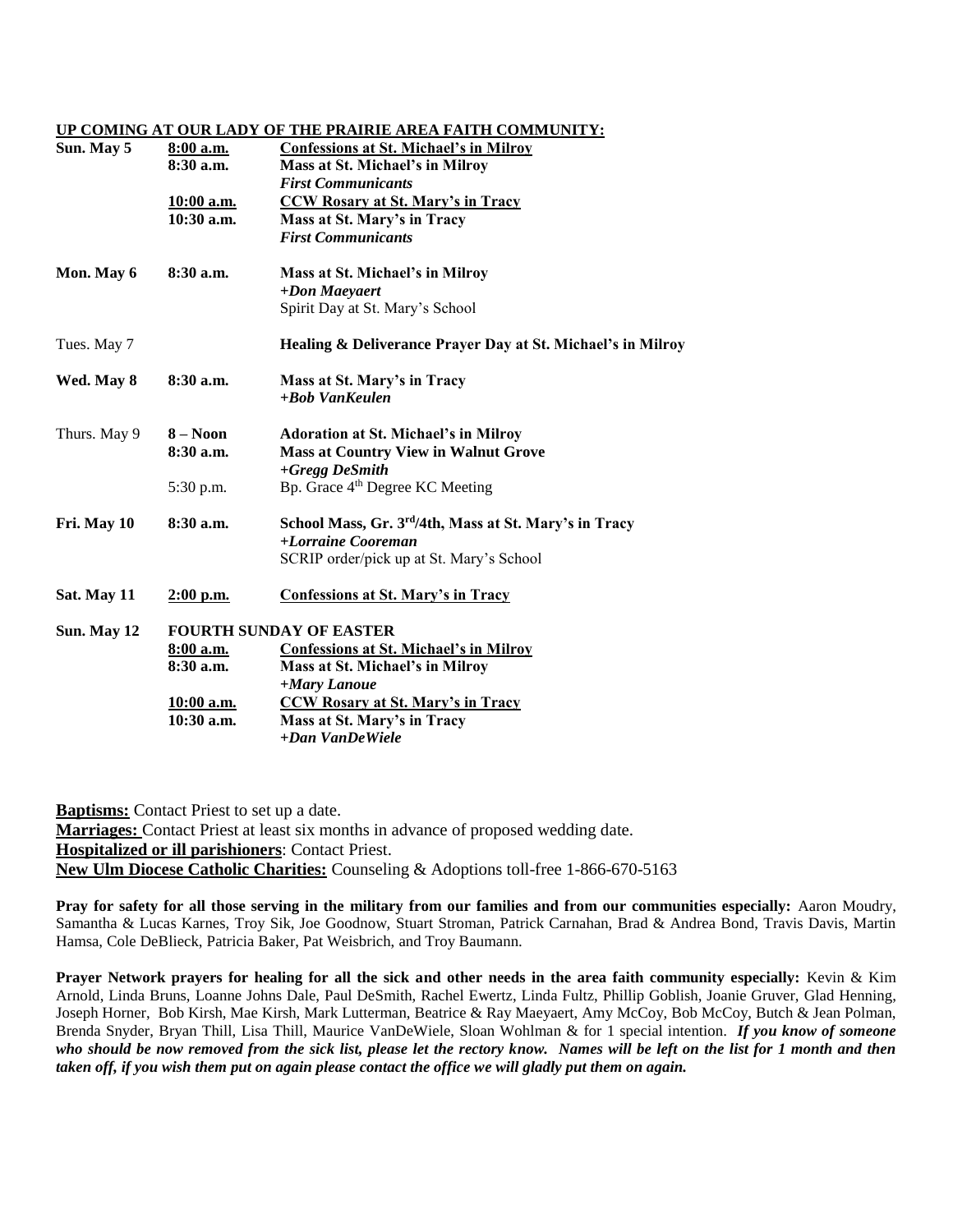

### **OUR LADY OF THE PRAIRIE FAITH COMMUNITY NEWS:**

**NOTE: PLEASE HAVE ANY ANNOUNCEMENTS FOR THE BULLETIN IN BY WEDNESDAY 10:00 A.M.** PLEASE SEND ALL **BULLETIN INFORMATION TO THE CHURCH OFFICE** - e-mail use[: stmary@iw.net](mailto:stmary@iw.net) or call the office 629-4075.

**IF YOU HAVE ANY INFORMATION FOR THE AFC WEBSITE** – E-MAIL IT TO BECKY LANOUE AT [stmary@iw.net.](mailto:stmary@iw.net)

**DID YOU MISS GETTING THE SUNDAY BULLETIN**?- Feel free to look up the website to find the Sunday Area Faith Community bulletin, the Area Faith Community monthly calendar, and other information at the OUR LADY OF THE PRAIRIE WEBSITE: [www.ourladyoftheprairie-afc.org.](http://www.ourladyoftheprairie-afc.org/)

### **CCW NEWS**

**TRACY: Next Large Function**— Our Lady of Fatima: Karen Lanoue & Katie Lanoue **Next Small Function –** St. Joseph: Jan LaVoy & Rosemary Hemmingsen **SHEPHERD OF THE FIELD for 2017-18: For St. Mary's in Tracy – Fr. Ron Huberty**, Church of Sts. Peter & Paul, P.O. Box 49, Ivanhoe, MN 56142-0049, Ordination Date July 15, 1990, Birthday June 2. **MILROY**: Next Funeral is Circle 1. **SHEPHERD OF THE FIELD for 2017-18: For St. Michael's in Milroy –Rev. Germain Rademacher,** Ridgeway, 720 23rd St. N. Apt. 201, New Ulm, MN 56073, Ordination Feb. 23, 1958, Birthday Dec. 4.

*A WORLDWIDE MARRIAGE ENCOUNTER WEEKEND renews the promises you made to each other on your wedding day.* Experience an enrichment for your marriage that will make your good marriage great! The next available Weekends are Nov 15- 17, 2019 in OWATONNA, MN and Feb 7-9, 2020 in Windom, MN. Early registration is highly recommended. For more information visit our website at: **southmnwwme.org** or contact Miki at [applications@southmnwwme.org](mailto:wmandbethnickles@hotmail.com) or 507-227-8229.

**A NEW VIRTUS TRAINING SESSION** has been added for Monday, May 20, 2019 from 6:00 – 9:00 p.m. at The Campus Religion Center, Marshall & Friday, June 21, 2019 from 7:00 – 10:00 p.m. at St. Marys School, Bird Island.

**"QUILTED TOGETHER",** Spring CCW Salad Luncheon, Tuesday, May 7, 2019, 11:00 a.m. – 1:00 p.m. Quilt display, and free gift for first 100 guests! St. Catherine Catholic Church, 900 E Flynn, Redwood Falls, MN. Everyone Welcome!

**YOU ARE INVITED** to the Spring Salad Luncheon at the Tracy United Methodist Church, Tuesday, May 7, 2019 at 11:00 a.m. – 1:00 p.m. Assortment of Delicious Salads, French bread, assorted bars and beverage. Proceeds go to Women's and Children's Missions. Tickets Available at the door \$8.00.

**SPRING SALAD LUNCHEON**, by Holy Redeemer CCW, Thursday, May 9, 2019, 11:00 a.m. – 1:00 p.m. at Holy Redeemer Carlin Hall in Marshall. Salad Luncheon proceeds to be used for scholarships. Advance tickets available at Hy-Vee & Holy Redeemer Parish Center. Advance Sales: \$10, At the door: \$12. Children 5 and under: Free.

**ANYONE WHO HAS SUFFERED** sexual abuse by a priest or another person involved in Church ministry is encouraged to immediately report such abuse to local law enforcement, regardless of when it occurred, if it has not yet been reported. A listing of all county law enforcement and child protection agencies within the 15 counties of the Diocese of New Ulm is posted on the diocesan Web site at [https://www.dnu.org/report-abuse.](https://www.dnu.org/report-abuse) Victims and survivors of abuse by clergy are also encouraged to contact the diocesan victim assistance coordinator or the bishop's delegate in matters pertaining to sexual misconduct at 1421 6th Street North, New Ulm, MN 56073, or by phone at 507-233-5313, for counseling or other assistance in healing.

**LIVING WELL WITH DIABETES.** If you live with diabetes and would like to improve your health and sense of well-being, this class is for you. 6 class sessions, Tuesdays, May 7-June 11, 5:15 p.m. – 7:45 p.m. Sanford Health O'Brien Court, 410 State St., Tracy, MN. No cost to attend. Suggested Donation: \$30. For information or to register, contact: Rebekah Reynolds, ACE of SWMN, [ace.lyon@co.lyn.mn.us,](mailto:ace.lyon@co.lyn.mn.us) 507-829-1143.

**THE KNIGHTS OF COLUMBUS,** annual Tootsie Roll fund drive for helping people with intellectual disabilities, will be held Sunday May 19 after the masses at Milroy and Tracy. Money raised stays locally. Thank-you for your support.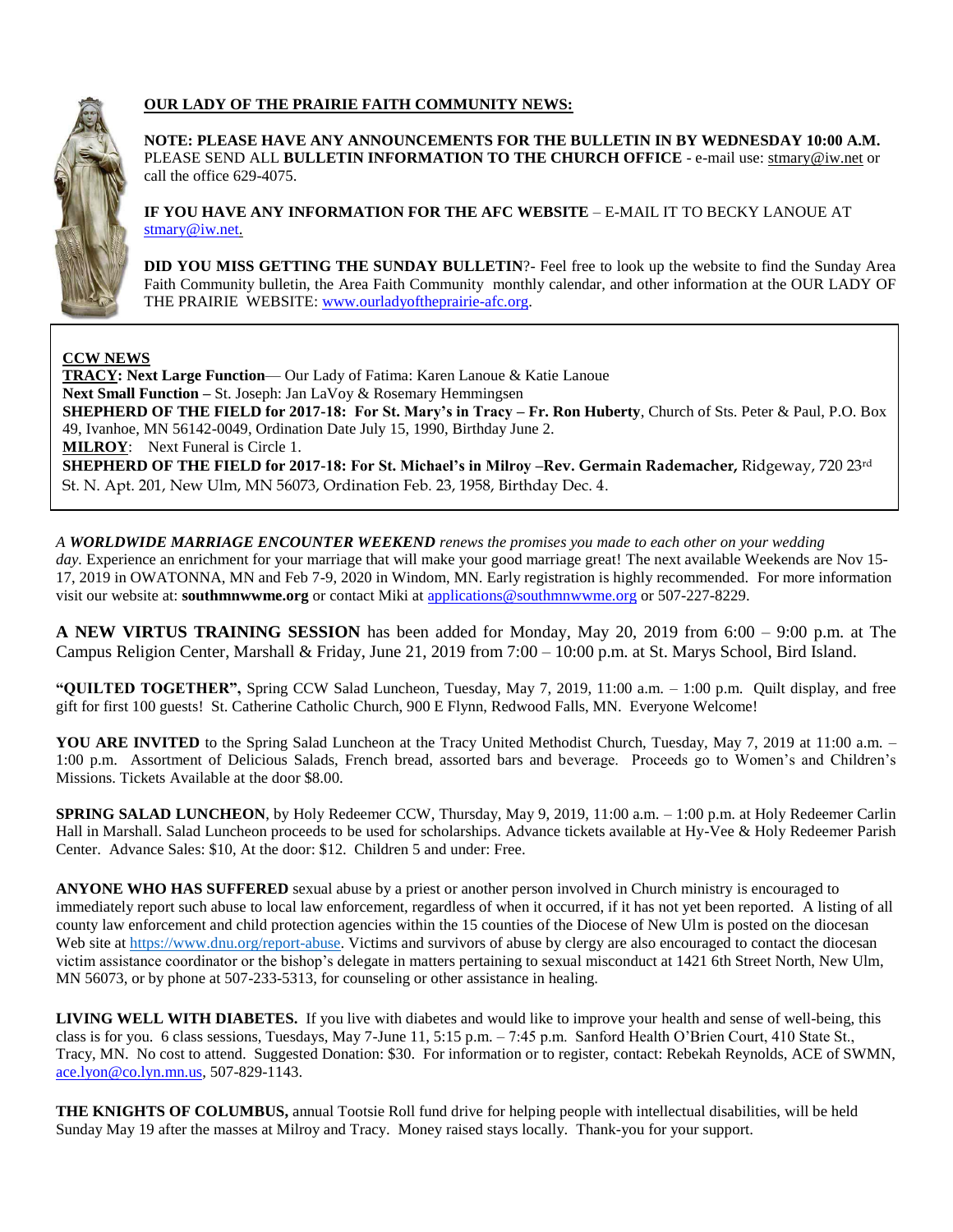**25TH ANNIVERSARY CELEBRATION –** Thank you for being a part of my 25 years of priestly life. I am grateful to God for the good people with whom I have shared ministry. You all have been a blessing. All are invited to a celebration of my 25<sup>th</sup> anniversary on May 26, 2019 at the Church of St. Philip, Litchfield. The celebration begins with Mass at 10:30 a.m., followed by lunch and an open house reception until 2:30 p.m. I hope many can come to share in the celebration. Blessing to all, Peace, Fr. Brian Mandel.



### **AREA FAITH COMMUNITY RELIGIOUS EDUCATION NEWS**

**CONGRATULATIONS TO OUR FIRST COMMUNICANTS!** We are so excited to have you join in such an incredible sacrament!

**CONFIRMATION CLASS:** Remember you may hand in your **service hours** at any time. Feel free to put them in the back of the church with your homily notes over the summer.

**CHWC ROLLS** will be sold Sunday May 12<sup>th</sup> after Mass.

**MAY 19TH IS BACCALAUREATE** Sunday at St. Michael's and St. Mary's. Seniors, please get your Senior Surveys in to Diann or Suzanne ASAP!

**THANK YOU SO MUCH TO OUR CATECHISTS THIS YEAR!** We are blessed to have such amazing teachers for our youth! We cannot thank you enough for all the time and effort you have put forth for our youth and our parish's future! Thanks!

**VACATION BIBLE SCHOOL** is coming to St. Michael's on August 5-7<sup>th</sup>. We need several volunteers to make this happen! Prayerfully consider helping us out in any way. Contact Suzanne or Diann if you are interested.



**Monday, May 6<sup>th</sup>**, Spirit Day ~ wear your St. Mary's clothing. AIMSWeb testing, kindergarten-6<sup>th</sup> grade. Tuesday, May 7<sup>th</sup>, Group Band Lessons. Wednesday, May 8<sup>th</sup>, 4<sup>th</sup> grade field trip to Sanford Tracy Hospital, depart 8:45, All school field trip to St. Raphael's School in

Springfield, depart 11:45, return 2:55, Altar Server training, 6:00-8:00 p.m. at St. Mary's Church.

Thursday, May 9<sup>th</sup>, Group Band Lessons.

**Friday, May 10<sup>th</sup>**, Mass at 8:30, prepared by grades  $3\&4$ ,  $5<sup>th</sup>$  & 6<sup>th</sup> grade class trip to the Twin Cities, depart 5:45 a.m. Saturday, May 11<sup>th</sup>, Community Education Youth Soccer League games.

#### *Deadline to purchase tickets for the Minnesota Twins baseball game on June 11th is Wednesday, May 15th. Thank you!* **TWINS GAME ON TUESDAY, JUNE 11, 2019 - TWINS VS SEATTLE MARINERS**

- We will be in Section 104, Rows 13-20.
- We have a limited number of seats: 100.
- This will be first come-first serve.
- Tickets are \$42.00 each.
- Price includes a \$10 food voucher that you can use with any vendor.
- 7 o'clock start time
- Transportation not included
- $\blacktriangleright$  Deadline to purchase tickets is May 15<sup>th</sup>.

**Mark it on your calendar! Save the DATE!!!**

**ALUMINUM CANS FOR THE TECHNOLOGY FUND** for St. Mary's School can be dropped off in the wagon behind St. Mary's Church.

**ST. MARY'S SCHOOL WEEKLY CALENDAR RAFFLE WINNERS:** Apr. 26 \$100 – Tom & Julie Dolan; May 3 \$100 – Brent Pengeon; Grandparents Day Winner \$500 – Heidi Morgan.

**ST. MARY'S SCHOOL MEMORIAL** in memory of LaVern & Louise Honestschlager & Virginia Regnier.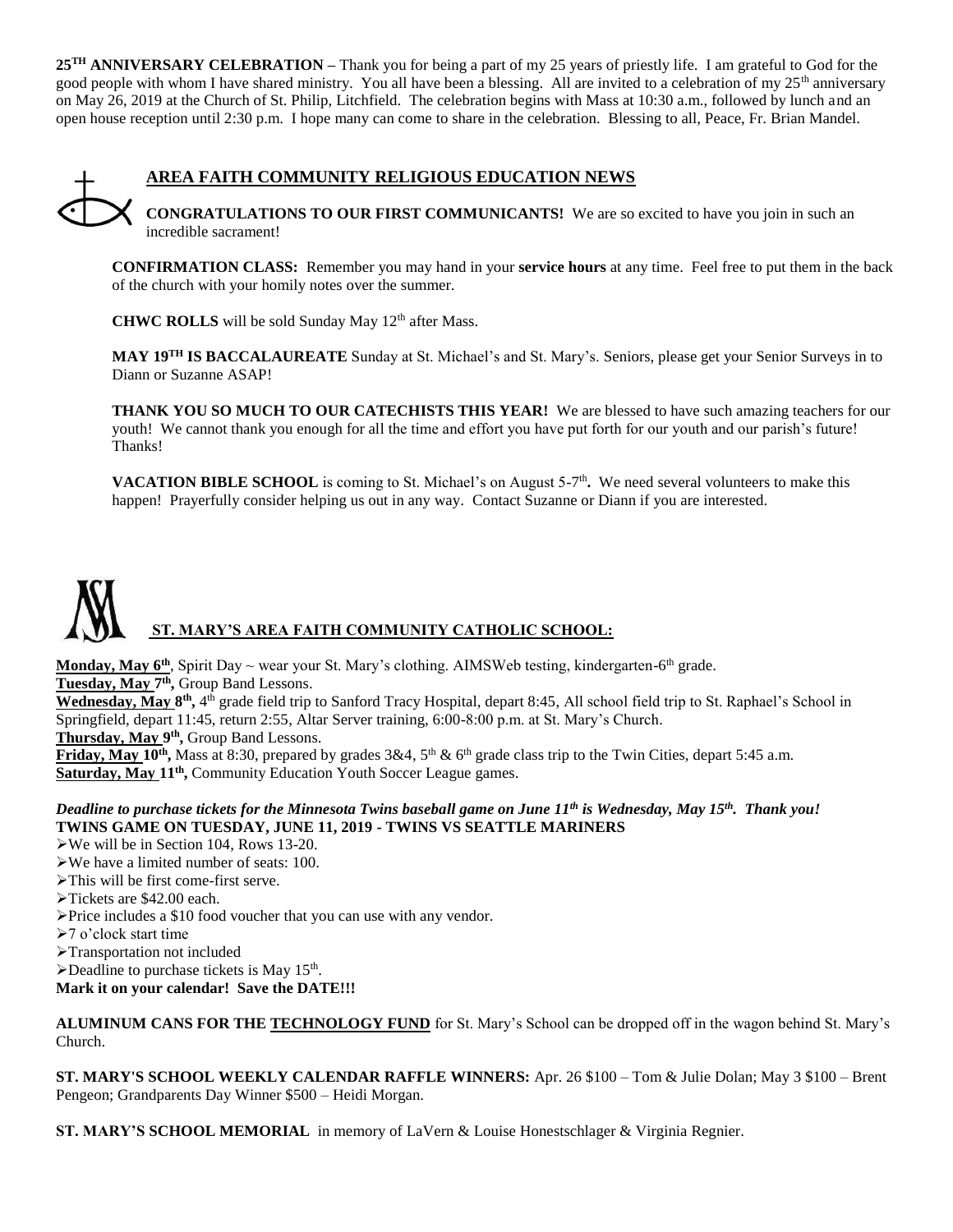**WOULD YOU LIKE TO SPONSOR A STUDENT'S TUITION?** Tuition at St. Mary's school is only \$1,875.00 a year for one child, or about \$200 a month. What a great investment in the future! Contact the school or parish office if you would like to help. Thank you

### **NEWS FROM ST. MARY'S IN TRACY**



**ETERNAL REST GRANT UNTO HER, O LORD! Please pray for the repose of the soul of Clara Andrews,** age 97, who died on Saturday, April 27, 2019 and whose funeral was Thursday, May 2, 2019 and was buried at Calvary Cemetery in Walnut Grove. Our condolences to her family.

**LOCKING THE CHURCH**: St. Mary's basement will be locked at about 2:30 p.m. and the upper church about 6 p.m. If you need to get a pie see Jan LaVoy or one of the staff to let you in. If you need to get inside for meetings or other needs, contact Keith Schons 507-629-4289 or Jan LaVoy 507-829-2755 to get the doors opened for you.

**IF YOU ARE UNABLE TO ATTEND CHURCH**, and live in Tracy, you may receive communion weekly. Please contact Jeanine Vandendriessche @ 507- 212- 2018 for information.

**CONGRATULATIONS:** It is with great pleasure to announce that we at St. Mary's have another "Woman of the Year" award winner in the Diocese of New Ulm. This weekend at the Diocese Spring Convention Mary Ann Blanchette was awarded this wonderful honor. She has been a wonderful example for all of us in her faith and generous support at St. Mary's and are very proud that she was presented this honor. CONGRATULATIONS Mary Ann Blanchette and to her family. She has since moved to Hill Street Place, but if you see her please congratulate her and thank her for her service to our parish.

**OPEN HOUSE BRIDAL SHOWER** for Michelle Lenertz, daughter of Tom and Cheryl & bride to be of Cory Engen. Saturday, May 11 1-3 p.m. in St. Mary's Parish Hall. They are registered at Amazon.com, Bed Bath & Beyond and Erickson's Country Furniture by Lamberton.

**ST. MARY'S CCW FUNERAL COMMITTEE** is looking for additional workers. This Committee is a group of parishioners that are willing to work funerals. Since the formation of this committee the guilds no longer are asked for workers, just cakes and salads. Depending on how many funerals we have in a year, you are usually asked to work a couple of times each year. Men are very welcomed and appreciated to be part of this worker list. Please contact Kathy Swift 507 828-1061 or Elise Lanoue 629-3252. Thank you to all who are or have been on this list. Serving our parish family in this manner is an honorable service.

WE ARE GETTING CLOSER TO OUR GOAL FOR THE KITCHEN and have some wonderful donations coming in. We are hoping to reach our goal before the end of May. If we receive more than this we can continue on with our coffee station and to put in a new closet to hide the tables and chairs that sit in the back of the dining hall also. Thank you for your generosity in helping us achieve this goal. St. Mary's CCW.

**ST. MARY'S GARDENS & QUILTS TOUR--Wednesday, July 10, 2:00 pm-8 pm with July 11 rain date. We are planning to tour** in the Lake Shetek and Garvin area this year. If anyone knows of someone that would like to be featured on our tour (gardens or quilts), please contact one of the committee: Jolynn Johns, Becky Averill, Rose Goltz, Jan LaVoy, Fr. Mark Mallak or Elise Lanoue. Anyone wanting to assist with this event in any way, please contact the committee. Thanks to those that stopped at our booth during the Women's Expo this weekend. Raffle tickets are available from any committee member. Prizes this year are a 60x70 Cuddle Throw by Jolynn Johns, Garden Wagon Package, and 2 St Mary's Pie Certificates.

**MONTH FOUR: "I HAD A DREAM!"** Your baby's brain has begun maturing – a process that will continue until she is about 14 years old. Her eyelids are now sealed and will re-open at 7 months. Her taste buds are now working. Nutrients consumed by her mother are passed on to her within an hour or two. Three hundred quarts of fluid a day are sent to the baby via the umbilical cord. Fine hair begins to grow on head, eyebrows and eyelashes. Facial expressions similar to parents of the baby can be seen at this time. This month REMS (rapid eye movements) have been recorded – a sign of dreaming. Your baby is now about 9 inches in length. Thank you for praying!

**WOW – AWESOME!!** Through the generosity of donations, memorial and Lenten alms giving, I turned in \$2,974.00 for Mission of Love. We can feed 1,487 families for a week. I also sent 18 quilts from our Mission group to go to Guatemala. God Bless All of You!! Alita Lenertz

**COFFEE IS ALWAYS AVAILABLE,** ground & whole beans, \$10/bag. Contact Alita Lenertz, 507-629-4145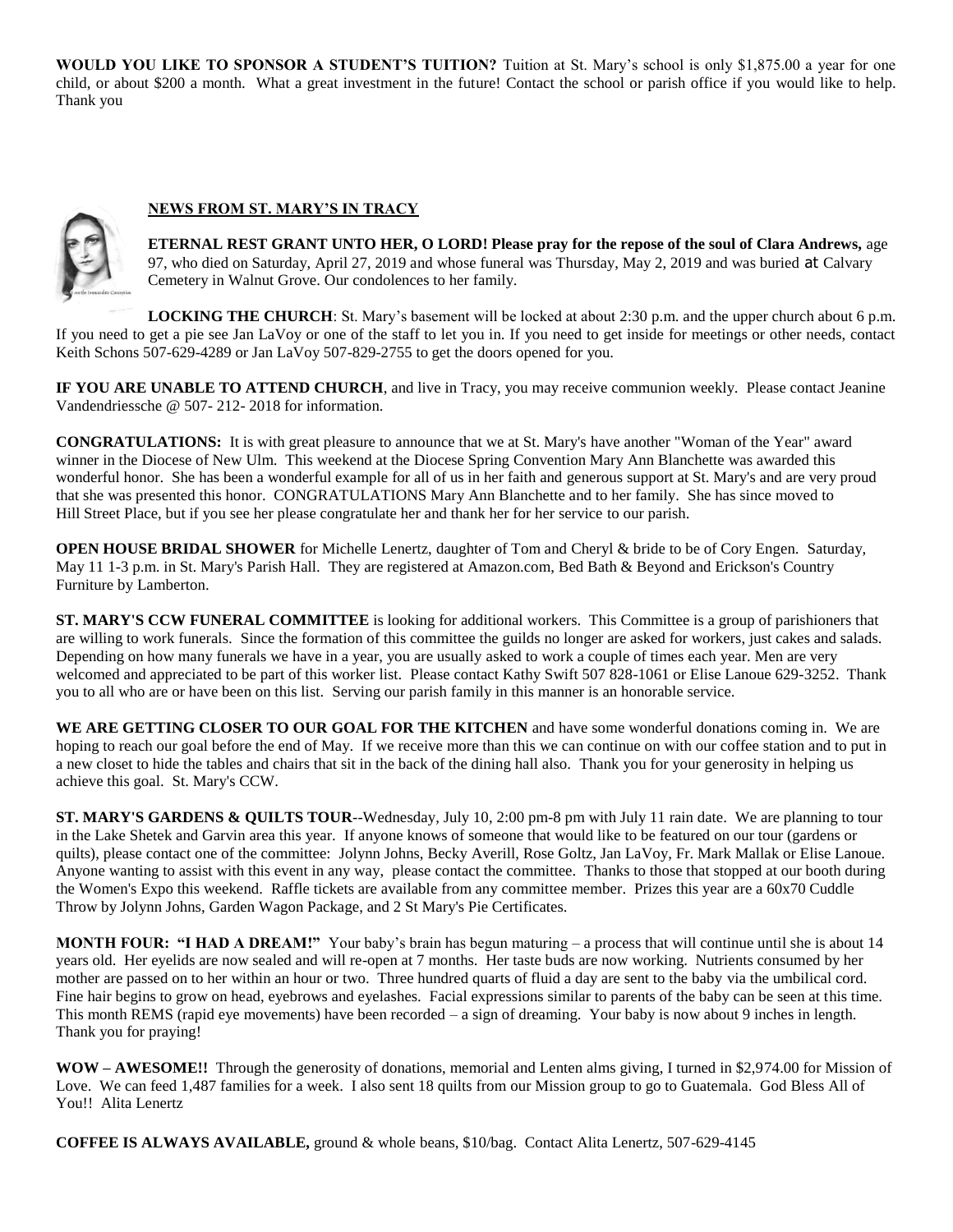### **OUR GIFTS TO GOD: Apr. 28 2019**

.

**Adult:** \$1,864.00 **Youth**: \$2.00 **Loose Plate**: \$338.25 **TOTAL**: \$2,204.25 **Total needed/week**: **\$3,923.07**

**Liturgical Ministers for Sunday, May 12, 2019 at 10:30 a.m. Gifts:** Jim & Jeanine Vandendriessche **Lectors:** Tom Lenertz **Cantor:** Carla VanDeWiele **Eucharistic Ministers:** Richard & Sandy Tuszynski, Jeanine & Jim Vandendriessche, Heidi Morgan **Servers:** Jake Tauer, Ashton Squires, Taylor Squires **Ushers:** Dave Lenertz, Bill Brockway, Richard Krueger, Dave Dieter **Money Counters: May 13, 2019 –** Patty Lessman & Charlene Lenertz **Prairie View Nursing Home Communions:** May 15 – Sandy, May 22 – Fr. Mark, May 29 - Marianne



## **NEWS FROM ST. MICHAEL'S IN MILROY**

**ADORATION** is held at St. Michael's Every Thursday from 8:00 – Noon in the CHAPEL at the Rectory. Everyone is encouraged to come spend some time with Jesus. If not an hour – just come for a short visit. **HE LONGS TO SEE US!**

**ST. MICHAEL'S COULD USE MORE MASS INTENTIONS**. If you wish to have a Mass said for a special intention or a deceased Member of your family or community, please contact the St. Michael's office or put in an envelope and turn in the name/names or intention with \$10.00 per mass. Thanks – We will be happy to put them on the calendar. God Bless.

#### **Stewardship Report for Apr. 28, 2019**

**Adult:** \$980.00 **Student:** \$-0- **Loose Plate**: \$150.00 **TOTAL**: \$1,130.00 **Total needed/week: \$1,500.00**

**Liturgical Ministers for Sunday, May 12, 2019 at 8:30 a.m. Gifts:** Kenny & Cheryl Lanoue **Organist:** Doris Cauwels **Cantor:** Jean Schmidt & John Schmitt **Lector:** Jen Coudron **EHMC:** Dick Vroman, Emily Welu, Taylor Mueller, Don Schmidt, Ken Lanoue, Cheryl Lanoue **Servers:** John Schmitt, Tanner Hauger, Brody Hauger **Ushers:** Melvin Welu, Gary Bitker, Daryl Leach, Don Zeug **Money Counters:** Ken Parker, Don & Alice Zeug, Jeanette Bitker